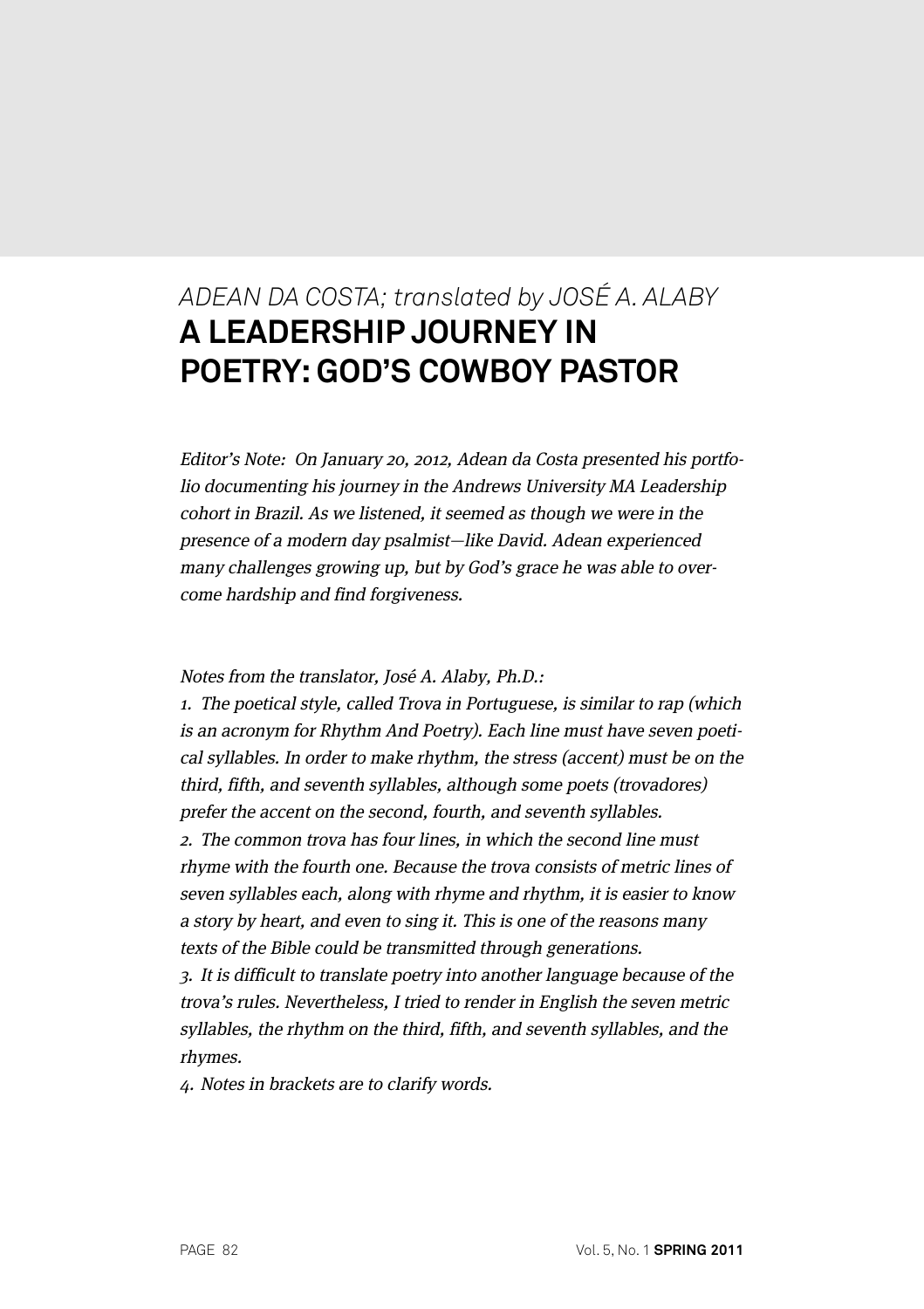## **God's Cowboy Pastor**

**2**

**5**

**6**

Às margens do São Francisco, **1** no quente sertão baiano, bem no mês de fevereiro, 73 era o ano

Nasci Adean da Costa, Queiroz herdei do meu pai, Seu Antônio, que saudade! A lembrança longe vai!...

Minha mãe, Dona Vandete, mulher forte e valente, soube com sabedoria tornar-me homem decente. **3**

Minha família foi um ninho, foi escola, foi abrigo; Seu Antônio especialmente foi um pai, um mestre e amigo. **4**

Sua história emociona pelo esforço, pelo empenho, por vitórias alcançadas; dele muito orgulho tenho.

Trabalhava o dia todo e a noite estudava; tinha um sonho e, por ele, o meu pai se esforçava.

Se tornou um engenheiro, deu conforto para os seus, foi um homem de sucesso e por ele louvo a Deus.

On the banks of the San Francisco [river], in the Summer of Bahia [a state of Brazil], in the month of February, 73 was then the year.

I was born Adean da Costa, Queiroz is my family name; from my father, Seu [Mister] Antônio, actually my memory came.

Oh, my mother, Mrs. Vandete, strong woman and very brave, yes, she knew with much wisdom how to make me not a slave.

Oh, my family was a nest, was a school, was a shelter; and my father was special, being father, friend and master.

Yes, his story was exciting. For his strength and attitude, for the victories he accomplished, I feel pride and gratitude.

He worked all day long; he studied at night; had a dream, and for his dream, he'd make everything right.

He became an engineer; could well his family raise; that's why through all my life, thankfully, my God I praise. **7**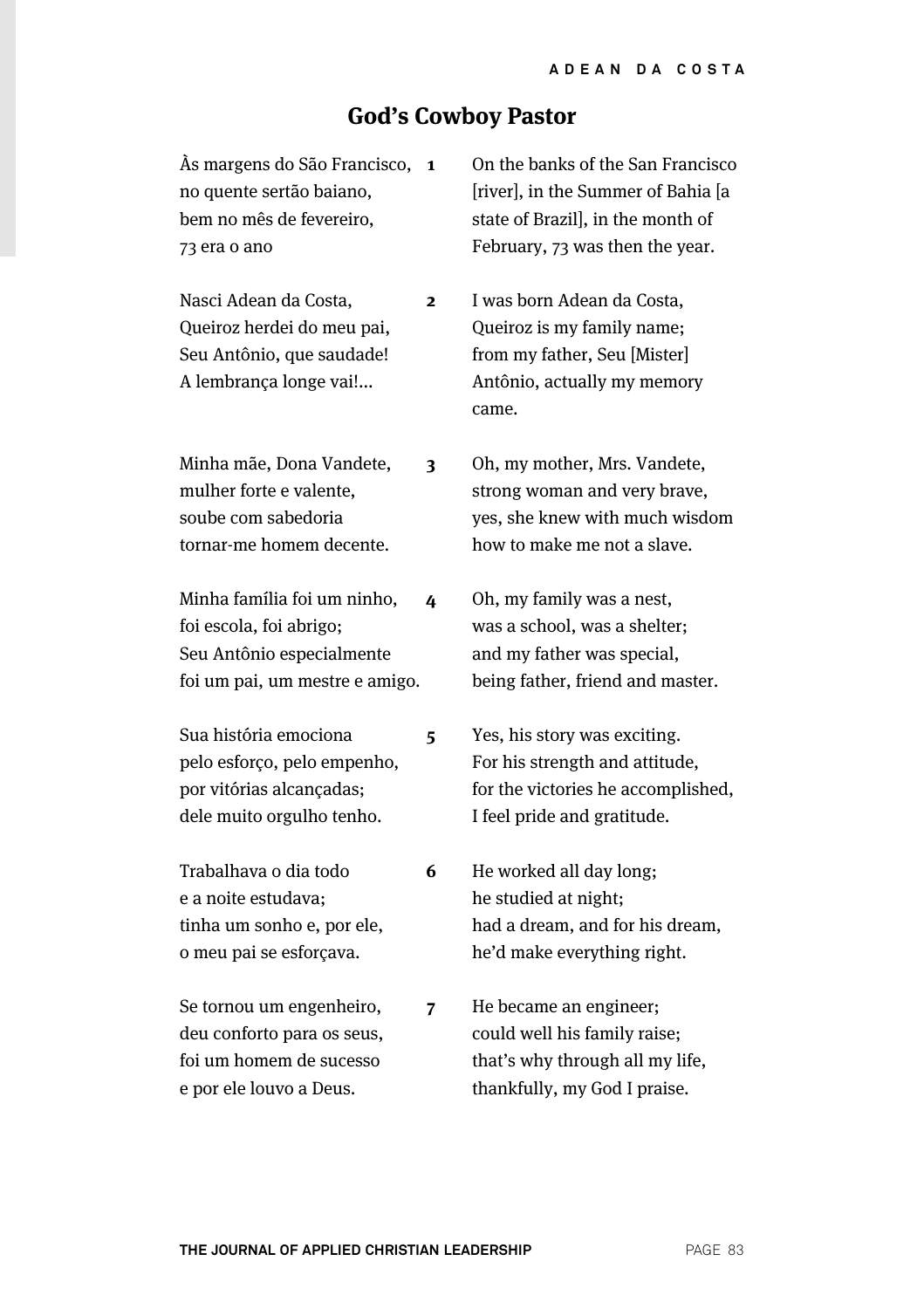## **A infância**

Sempre fui menino esperto, eu amava o interior, lá o boi, cavalo e ovelha... Eu, por bichos, tinha amor.

Aprendi já bem cedinho como bem negociar: Alugava a bicicleta a meninos do lugar.

O dinheiro eram pombos – a moeda que corria. Por dez voltas com a "bike", um pombinho eu recebia. **10**

Recebia tantos pombos pra alugar o meu brinquedo que minha mãe, muito assustada, quase já morreu de medo. **11**

Fui feliz na minha infância, fui moleque de verdade; aprendi a ser pessoa com sorriso e seriedade. **12**

A despeito dessas flores, que enfeitavam minha vida, tive, sim, os meus espinhos, que causaram em mim ferida. **13**

Tinha apenas 7 anos, quando soube de um problema: Minha tia e seu esposo sim, viviam um dilema. **14**

Ele, um homem violento, só brigava com minha tia, ameaçava agredi-la, e, por fim, chegou o dia. **15**

## **My Childhood**

**8**

**9**

I became a smart boy;I enjoyed the country lands;for the cows, the sheep and horses, showed them love with my own hands.

I've learned, since I was small, how to make a good strike: To the boys in neighborhood, used to rent well my bike.

But the "money" were doves current money for the day: for ten rounds with the bike, yes, one dove, each boy had to pay.

I received so many doves just for "renting" my bike (a toy) that my mother—scared to death couldn't believe in me (a boy).

I was happy in my childhood; always being a real kid; and I learned to be a person, being serious in what I did.

In spite of all the flowers, I had also some thorns; after bright and sunny days, I faced also thunderstorms.

I was just seven years old, when I knew my uncle beat his wife (my father's sister); that action was so concrete,

that my aunt needed protection against such a violent man, who continued threatening her… But the day was coming when.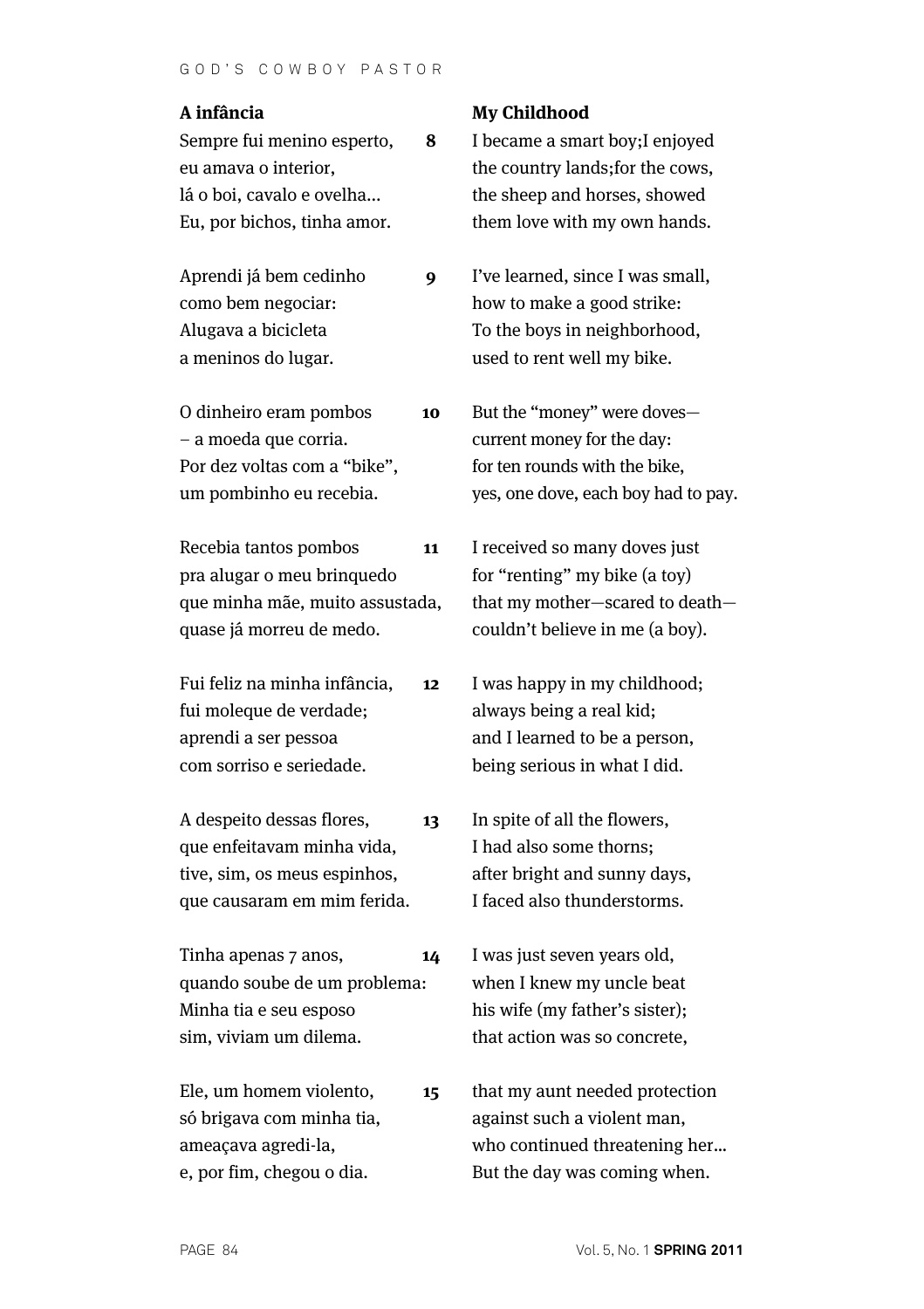| Ele, mui covardemente,<br>a sua esposa agrediu.<br>Ela liga pro meu pai<br>e, conselho, já pediu.              | 16 | After being cowardly beaten,<br>oh, my aunt called twice,<br>and my father gave her,<br>yes, the following advice:                         |
|----------------------------------------------------------------------------------------------------------------|----|--------------------------------------------------------------------------------------------------------------------------------------------|
| Se você sair de casa,<br>eu talvez possa ajudar.<br>Moradia, eu lhe consigo<br>e lugar pra trabalhar.          | 17 | If you leave soon your house,<br>I can help you get out of that:<br>Room and board, and place to<br>work, we are glad to help you get.     |
| O meu pai ficou seguro<br>que sua irmã ele ajudava;<br>entretanto, não sabia<br>tanto mal que o aguardava.     | 18 | And my father took for granted<br>that his sister he'd support;<br>never knew his brother-in-law<br>would end up in criminal court.        |
| Bem no dia já marcado,<br>fomos lá buscar minha tia,<br>seus pertences pessoais,<br>coisas que ela bem queria. | 19 | In the day already settled,<br>we went there to pick her up,<br>yes, my aunt with her belongings,<br>but, instead, there they showed<br>up |
| Ao chegar em sua casa,<br>o marido apareceu.<br>Estavam, lá na minha tia,<br>dois vaqueiros, pai e eu.         | 20 | two cowboys (the bodyguards)<br>and my uncle, who was furious.<br>Then my aunt, who was there,<br>and my father got curious.               |
| E depois de discussão<br>entre o homem e meu pai,<br>o covarde dá um tiro,<br>e meu pai no chão já cai         | 21 | After arguing with my father,<br>right in front of his house door,<br>the coward fired, then, a shot,<br>and my father fell to the floor.  |
| Quando vi aquela cena,<br>eu corri de onde estava,<br>abracei meu pai no chão<br>que de dor agonizava.         | 22 | When I saw that horror scene,<br>I ran to embrace my dear dad,<br>who was shaking in great pain,<br>but soon I saw that he was dead.       |
| Me propus lá nesse dia,<br>fixar a minha sorte:<br>Eu, ficando já maior,<br>do meu pai vingar a morte.         | 23 | I swore on that day<br>that, when becoming bigger,<br>I'd revenge my father's death,<br>I, myself, would pull the trigger.                 |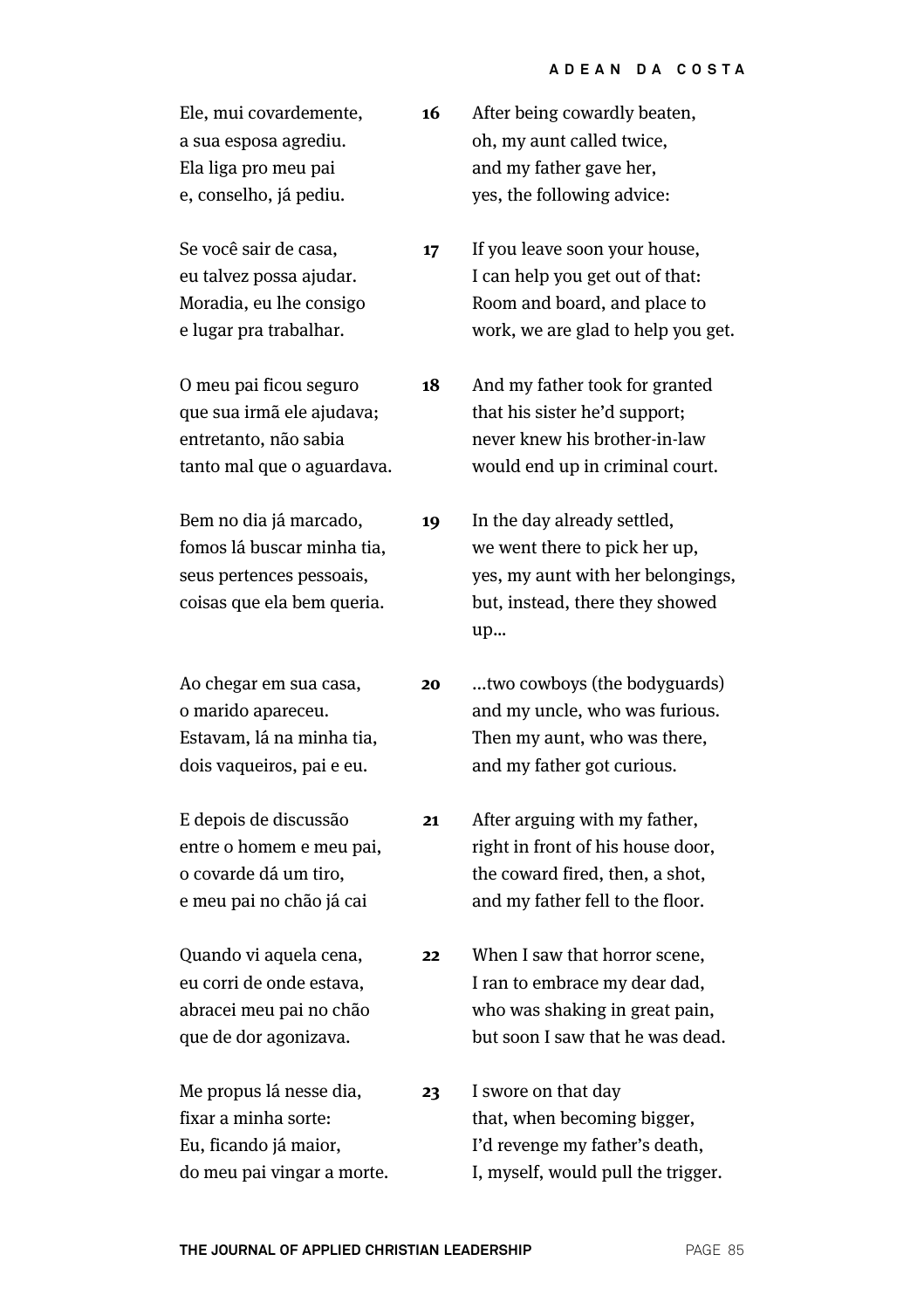| Meu avô me estimulava   | 24 | My granddad encouraged me  |
|-------------------------|----|----------------------------|
| para isso não esquecer: |    | never, never to forget     |
| Faça tudo pra vingar-se |    | such a promise to revenge, |
| logo que você crescer.  |    | when older should I get.   |

Cedo, amadureci; me tornei homem-criança; conquistei logo respeito; da família, confiança. **25**

Me empenhei pra ser honesto, **26** trabalhei e fiz negócio, ocupei todo meu tempo e não dei espaço ao ócio.

Antes de outra vil tragédia, um milagre aconteceu: Uma família adventista na minha vida apareceu. **27**

#### **Mudança de Rumo**

Tal família, pra minha mãe, disse sobre um internato. Minha mãe se empenhou para me enviar de fato. **28**

Tive a oportunidade de ter sido enviado pra escola Adventista onde lá fui educado. **29**

**30**

Estudando lá no ENA logo lá me batizei, me tornei um seguidor de Jesus, o grande Rei.

Conheci a Adielma, minha esposa e companheira, que tornou-se minha amiga e bem sábia conselheira. **31** Very soon I came to age;

I became a child-adult; from the family, got respect, much trust and no insult.

I strived to be most honest; I worked and made a trade; occupying all my time; left no time to be afraid.

Oh, instead of facing evil, yes, a miracle took place: Adventists of a family spoke to us, yes, face-to-face.

#### **Changing the Course of Life**

Such a family, being concerned that I should be secure, told my mother of a school, where she could send me for sure.

I, then, had the opportunity of having been sent out there: to a school of Adventists, where I met my Great Father.

At ENA, I got baptized, and decided on a thing: To become a faithful follower of my Father and my great King.

Then I met dear Adielma, my wife and adviser, who became my loyal friend, and companion much wiser.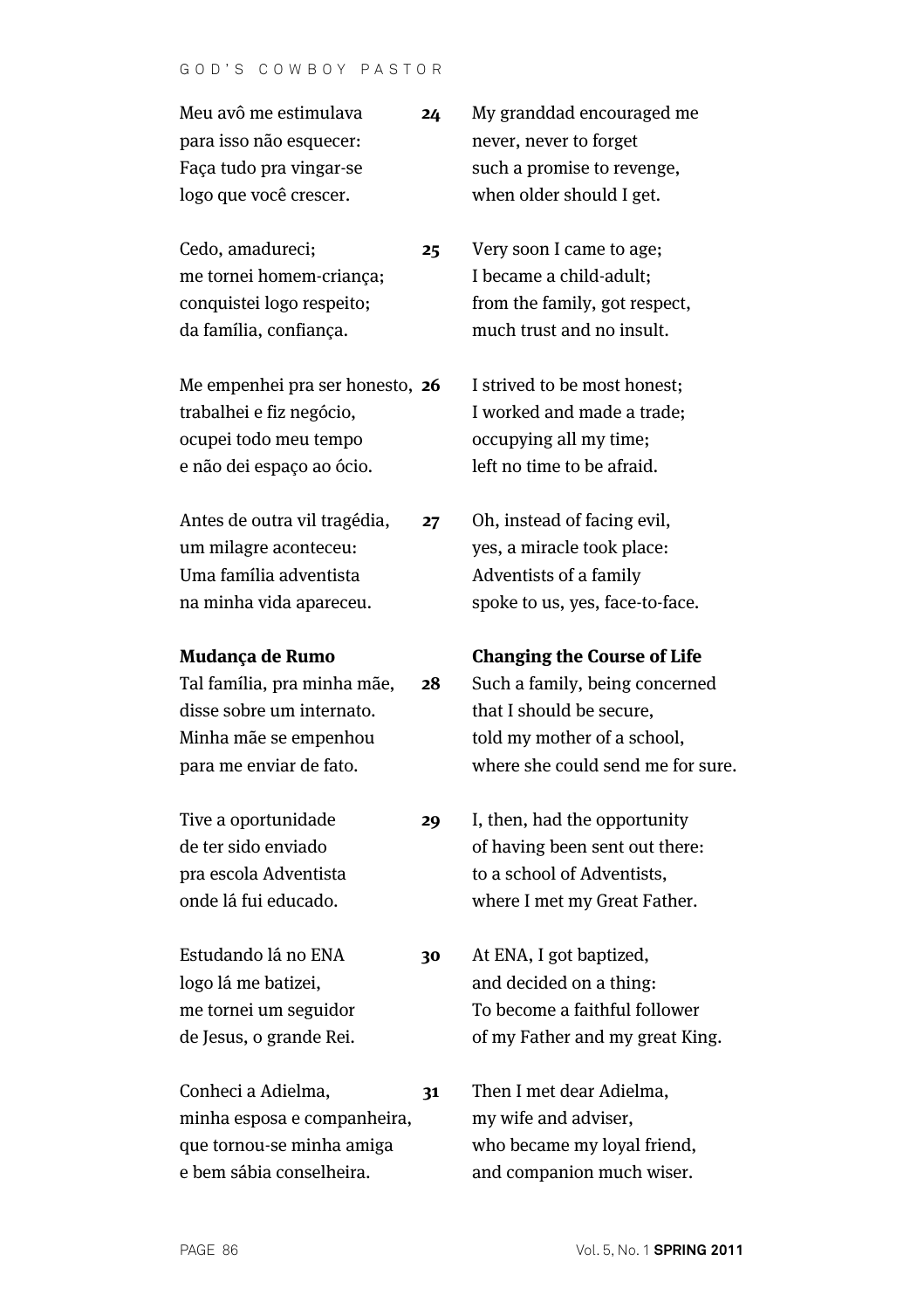| Ela deu-me dois presentes,<br>filhos muito abençoados:<br>Adean Júnior e o Adson<br>a Deus foram dedicados.        | 32 | Yes, she gave me two good pres-<br>ents, these two sons so much<br>blessed: Adean Junior and Adson.<br>"They are God's," we expressed. |
|--------------------------------------------------------------------------------------------------------------------|----|----------------------------------------------------------------------------------------------------------------------------------------|
| Comecei como um aluno,<br>me tornando um servidor,<br>e a igreja me chamou<br>pra servir como gestor.              | 33 | I started as a student,<br>soon becoming servant leader;<br>and the church called me<br>to its sheep be a good feeder.                 |
| Tenho bem servido a Igreja,<br>bem usado a liderança,<br>inspirando as pessoas<br>com o sopro da esperança.        | 34 | I've been serving my church,<br>leading it to always strive<br>for the hope, and inspire people<br>with the breath of God's life.      |
| Após ir pro IAENE,<br>pela ABAC eu passei,<br>Deus levou-me pra Recife,<br>e meu rumo bem mudei.                   | 35 | After going to IAENE,<br>I worked at ABAC,<br>God, however, changed my life,<br>taking me to Recife back.                              |
| Deus tornou-me um pastor,<br>quis maior meu compromisso.<br>Ah! Sem eu o merecer,<br>grato a Deus eu sou por isso. | 36 | God wanted my commitment,<br>oh, to be so much bigger:<br>For being pastor-not deserving-<br>I thank God, and Christ my Leader.        |
| Sobre este ministério,<br>um poeta, amigo meu,<br>enviou-me uns versinhos<br>sobre o que meu Deus me deu.          | 37 | Oh, a friend, who's a poet,<br>sent me some good poetry<br>that he wrote about me<br>and about God's ministry.                         |

[Note by the translator: It is meaningful that another poet (a trovador)a member of the church where Adean had been a pastor—wrote the following trovas and composed music, in honor of his Pastor Adean].

| O vaqueiro virou pastor    | 38 | The cowboy became a pastor;       |
|----------------------------|----|-----------------------------------|
| vai trocar gado por gente, |    | but for that new commitment-      |
| mas pra esse novo ofício   |    | changing cattle for the people-   |
| não é muito diferente!     |    | things are not so much different. |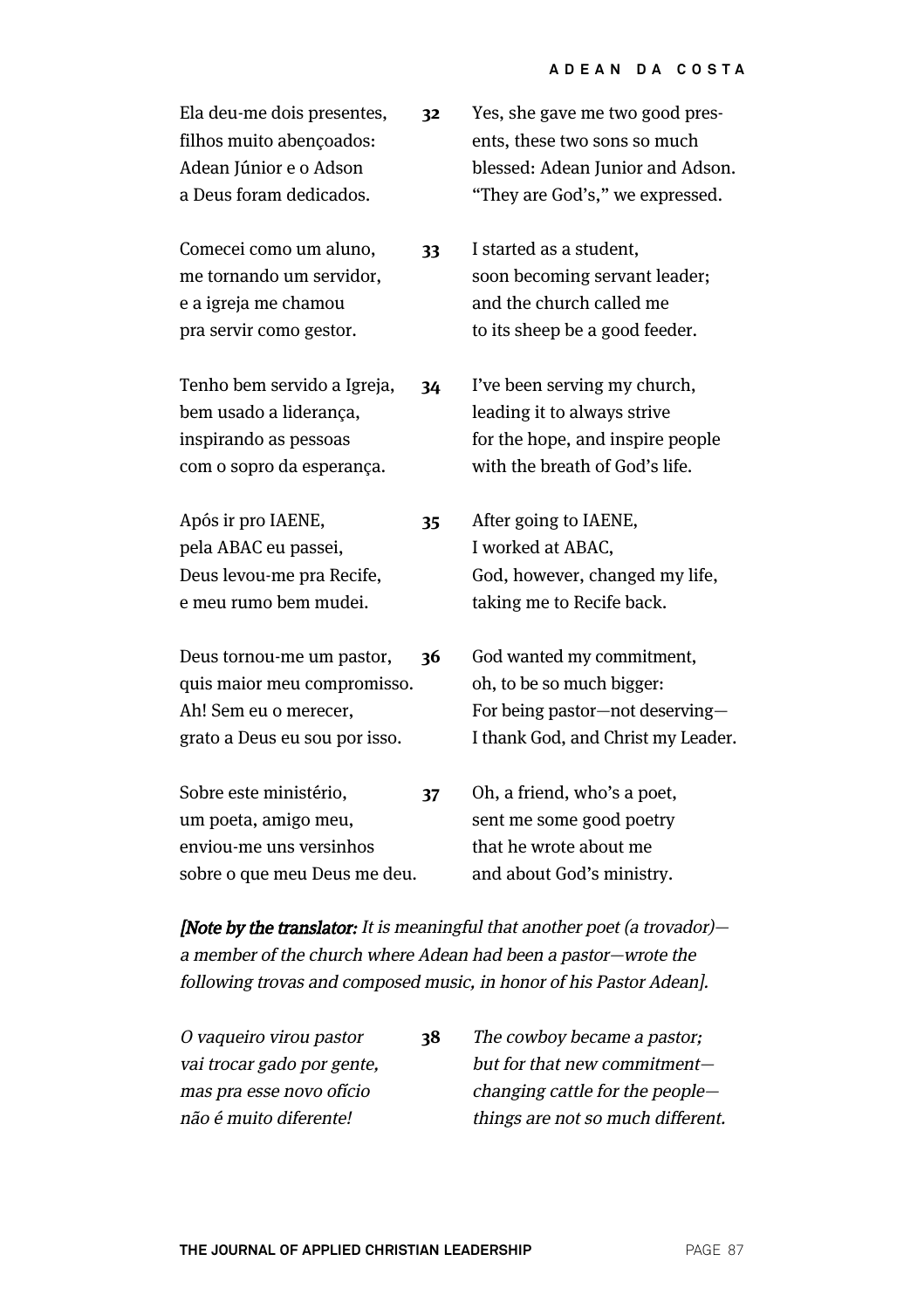| Tem que dar ração e água<br>Pão do céu, Água da vida,<br>e, se tem um machucado,<br>põe remédio na ferida.        | 39 | Pastor gives them food and water,<br>Bread of Heaven, Water of Life;<br>if his sheep get so wounded,<br>He heals them to come alive.   |
|-------------------------------------------------------------------------------------------------------------------|----|----------------------------------------------------------------------------------------------------------------------------------------|
| Se o problema é muito grave,<br>leva pro veterinário<br>- Criador do universo<br>sabe o que é necessário          | 40 | If the problem's so serious,<br>he then takes them to the vet-<br>the Creator of the universe:<br>He knows how their needs are met.    |
| Com o gado bem cuidado,<br>resultado aparece:<br>Com bezerros mais no pasto,<br>a fazenda então bem cresce.       | 41 | If the cattle's carefully taken,<br>there will be no more disease;<br>with the calves in the pasture,<br>then the herd will increase.  |
| Do ofício de vaqueiro,<br>não precisa abdicar;<br>dá pra ser as duas coisas,<br>fácil é conciliar.                | 42 | From the job of being cowboy,<br>he doesn't need to abdicate:<br>he can do both things well,<br>being easy to conciliate.              |
| Eu só rogo ao bom Jesus<br>o Eterno Fazendeiro,<br>que abençoe esse seu servo<br>Adean, Pastor vaqueiro.          | 43 | I pray firmly to the Lord-<br>in whose "ranch" we all enjoy<br>working-that our God may bless<br>Adean, pastor and cowboy.             |
| Competências<br>Fundamentar o trabalho<br>com boa filosofia<br>necessário é ao líder<br>que ele cresça dia-a-dia. | 44 | <b>Competencies</b><br>Philosophical foundation<br>must a leader well display;<br>so his work has a basis<br>to be developed everyday. |
| Demonstrar à sua equipe,<br>onde vai bem trabalhar,<br>fundamentos filosóficos<br>da empresa e do lugar.          | 45 | Demonstrating to their team<br>philosophical foundation<br>is, for leaders, good work<br>in their own organization.                    |
| Evitando os transtornos,<br>a má fé e a confusão,<br>tornará a sua empresa                                        | 46 | They avoid many troubles,<br>lack of trust, and bad confusion,<br>so to turn the organization                                          |

uma forte instituição.

into a strong institution.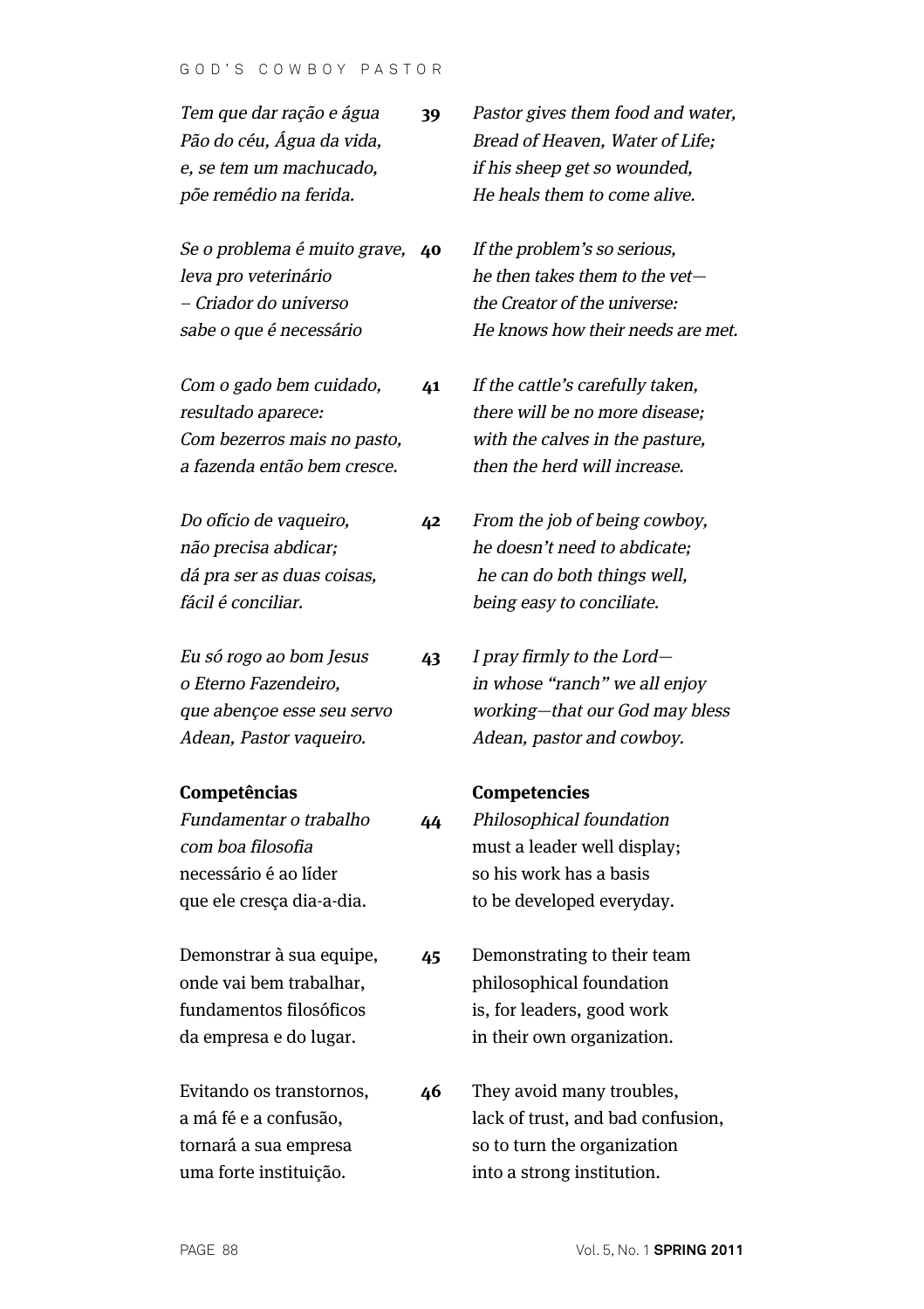| Ética e espiritualidade | 47 | Values, ethics, spirituality:  |
|-------------------------|----|--------------------------------|
| são valores essenciais  |    | basic values are for leaders.  |
| pra que o líder obtenha |    | To obtain special results,     |
| resultados especiais;   |    | leaders are Scripture-readers. |
|                         |    |                                |

tornam a vida equilibrada, tocam a alma das pessoas mostram limpas intenções, que elas são realmente boas. touches deeply people's souls; show the people good intentions to pursue their right goals. **48**

Quem pautar a liderança na ética e espiritualidade será líder de sucesso, é cristão, sim, de verdade. Who pursues the leadership, **49**

Trabalhar a Aprendizagem, crescimento pessoal bem amplia os horizontes, caminhando pro ideal. **50**

**51**

**53**

Aprender a cada dia, e crescer, bem prosperar é tarefa indispensável para o líder realizar.

Cuidar bem da inteligência, do bem espiritual, bem-estar, sim, das pessoas, da saúde e da moral. **52**

Aprender comunicar-se de maneira eficaz é papel preponderante para o líder que é capaz.

O que vai em nossa mente e o que falam nossos lábios tem que ter a coerência – coisa para homens sábios. **54**

This will give the equilibrium;

being spiritual, being ethical, will be truly also a Christian, and a leader democratical.

Working on their proper learning, also in their personal growth helps leaders in their broadening the horizons toward their goals.

Leading learning day-by-day, making all the people grow, here are the fundamental actions by true leaders for their goal.

Taking care of the intellect, of the spiritual welfare, of the goodness of all people, of the health, a good care.

Learning to communicate, in a good, efficient way, is the role of any leader acting out in any play.

What is going in our minds, what words speak our lips must truly be consistent here it is a wise man's tip.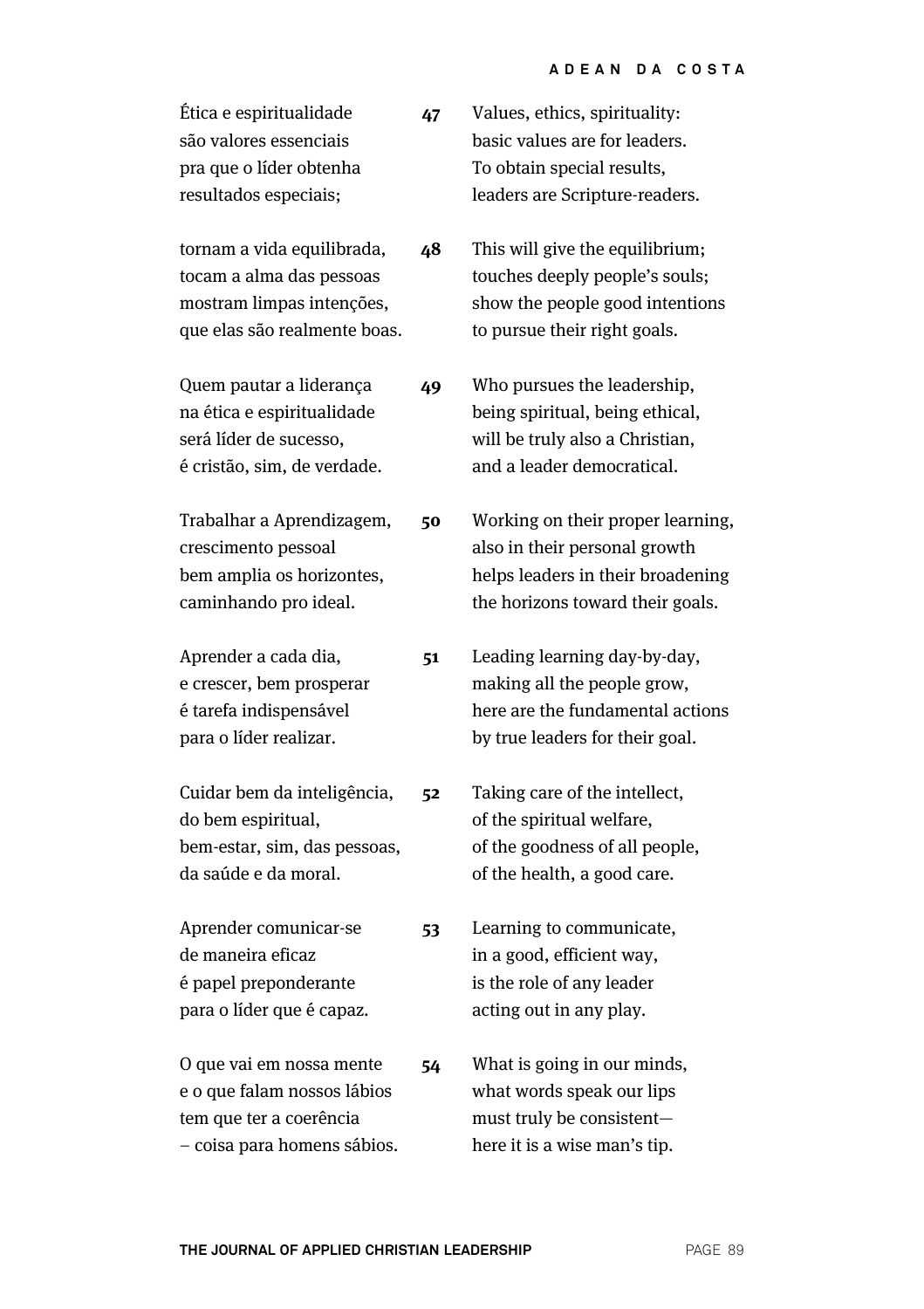| Levar esta competência          | 55 | If we take this competence       |
|---------------------------------|----|----------------------------------|
| ao trabalho com igreja          |    | to the work in our church,       |
| torna a igreja esclarecida      |    | this can make people prone       |
| pra que nobre ela seja.         |    | to be noble in their search.     |
| Mentorear um indivíduo          | 56 | Mentoring an individual          |
| é também discipular,            |    | also means to be efficient       |
| preparar essa pessoa,           |    | in preparing the disciple        |
| pra, sozinha, caminhar.         |    | for the work as self-sufficient. |
| Como líder desta igreja,        | 57 | As a leader of this church,      |
| sempre tenho procurado          |    | I've always tried to inspire     |
| formar um substituto            |    | other leaders well prepared      |
| muito bem capacitado.           |    | for the mission they aspire.     |
| Preparou Jesus discípulos;      | 58 | Jesus Christ well prepared       |
| seu exemplo nos deixou:         |    | His disciples as their Master;   |
| As pessoas, mentorear;          |    | He gave us the best model        |
| foi assim que ensinou.          |    | thus to be a real mentor.        |
| Quem só pensa em si mesmo       | 59 | Those who are too egocentric     |
| jamais faz o essencial.         |    | always must keep this in mind:   |
| É preciso ter em mente          |    | Be responsible in society;       |
| Responsabilidade Social         |    | with the needy be more kind.     |
| Cuidar bem da sociedade,        | 60 | Being responsible in society,    |
| e cuidar do meio ambiente       |    | taking care of circumstances     |
| é papel de empresa e nós,       |    | is the role of everybody         |
| não havendo mais carente.       |    | with justice in all the stances. |
| Se é papel de toda empresa      | 61 | Being the role of any company,   |
| e de todo cidadão,              |    | and of any good citizen,         |
| bem amar a si e ao próximo      |    | "Loving others as thyself"       |
| é dever do bom cristão.         |    | is the duty of any Christian.    |
| Bem melhor cuidar das gentes 62 |    | Taking better care of people,    |
| e melhor usar dinheiro          |    | better use of others' money      |
| são do líder objetivos,         |    | are the goals of any leader,     |
| talvez deles o primeiro.        |    | at least, his testimony.         |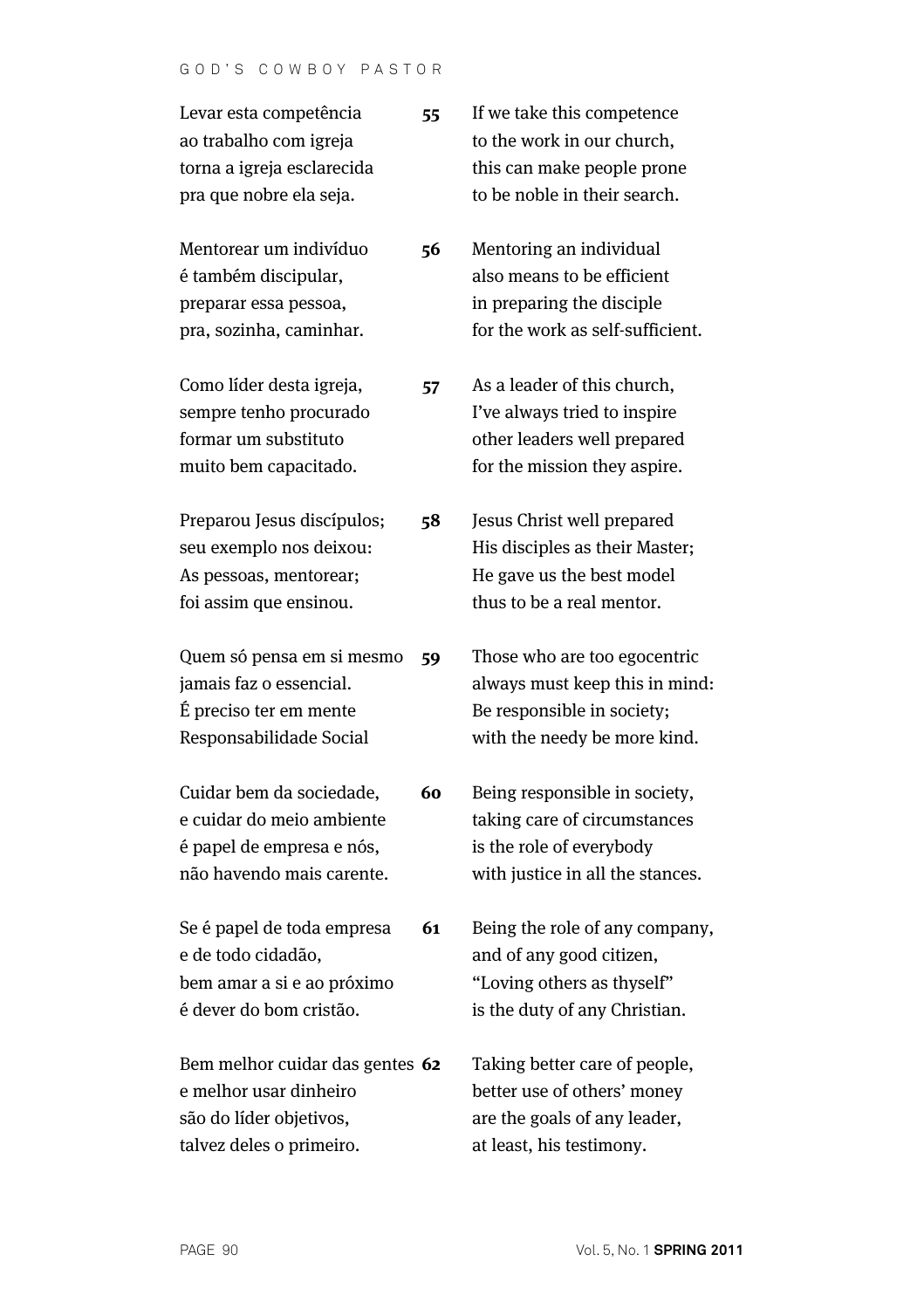| É preciso lembrar sempre: | 63. | It is needful to remember:      |
|---------------------------|-----|---------------------------------|
| Se pessoas eu cuidar,     |     | Helping people every day        |
| a saúde financeira        |     | means that our financial health |
| mais estável vai ficar    |     | more stable will stay.          |

Como líder da igreja, cuido bem de cada amigo pra que o lado financeiro jamais corra algum perigo. never runs a risky trend. **64**

Se há normas e processos para a empresa organizar, há progresso inevitável. Ninguém pode duvidar. Having norms and processes for the firm to organize, will surely maximize. **65**

As políticas da empresa, sendo bem orientadas, suas metas definidas podem ser bem alcançadas. All the policies of firms, be truly implemented. **66**

Não somente na empresa, na igreja e em sociedade, se há ordem, há progresso, há sucesso de verdade. **67**

Implantar uma cultura no processo da empresa, isto ajuda o funcionário pra que ele melhor seja, . . . **68**

. . . tenha claros objetivos, regras de comportamento; facilite os processos, e agilize o atendimento.

Todos dentro da empresa devem já saber direito de cultura e seus valores pra sentirem seu efeito. **70**

As a leader of the church, I take care of each friend so that their financial health

there's no doubt that progress

being wisely oriented, all their goals—being well defined—can

Not only in the company, in the church and in society, there being order, there's progress, great success in full variety.

Implementing a new culture in the process of a firm, this can help the employees to decide and to affirm . . .

. . . being clear in all their aims, following rules in their behavior, making easy all the processes, being the servant of our Saviour. **69**

Everybody in the company should already know well of the culture and their values so to never feel in hell.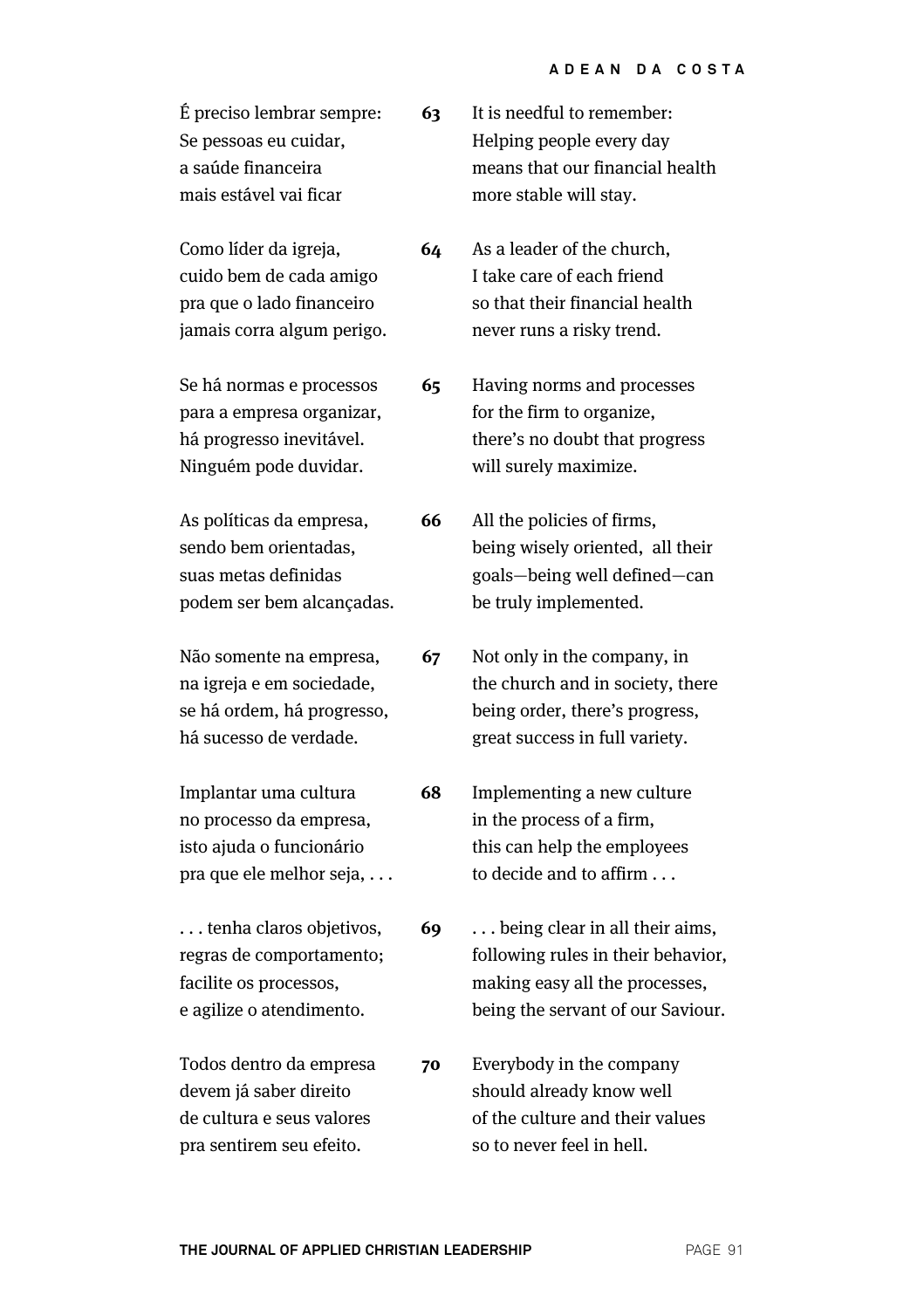### GOD'S COWBOY PASTOR

| Implementar as mudanças<br>pra empresa melhorar<br>requer líder de coragem<br>e um flexível olhar.           | 71 | Implementing needed changes<br>so the company can improve:<br>This requires so much courage<br>that a leader must then prove.                     |
|--------------------------------------------------------------------------------------------------------------|----|---------------------------------------------------------------------------------------------------------------------------------------------------|
| Sim, em nossa sociedade<br>tudo muda num segundo.<br>É preciso estar atento<br>nos eventos neste mundo.      | 72 | In society there are changes.<br>Changes happen in such a way<br>that one needs to give attention<br>to the events of every day.                  |
| Novas tecnologias,<br>novas formas de pensar,<br>novo jeito, novo tudo<br>para o líder se ajustar.           | 73 | New and modern technologies,<br>plus new forms of thought and<br>thinking, here and now, leaders<br>are called to renew their ways of<br>leading. |
| Avaliar é um olhar,<br>um olhar bem apurado,<br>e tentar diagnosticar,<br>observar com mui cuidado.          | 74 | Evaluation is a looking-<br>yes, a looking so precise-<br>to attempt a true diagnosis,<br>taking care with compromise.                            |
| Só se encontram as respostas<br>a partir da avaliação,<br>na empresa, na igreja,<br>em qualquer instituição. | 75 | We may find the answers needed,<br>starting with the evaluation,<br>in the firms, in the church,<br>in the man's organization.                    |
| Ah! Um líder competente,<br>bem humilde e dedicado,<br>pede até que seu trabalho<br>também seja avaliado.    | 76 | Oh, a competent leader-<br>who is humble and dedicated-<br>even asks that his work<br>also be evaluated.                                          |
| Sobre empreendedorismo<br>é mister observar:<br>Todo líder que se preza<br>deve o novo começar.              | 77 | On the entrepreneurship, it's<br>necessary to observe that any<br>conscious leader creates the<br>new and wants to serve.                         |
| O conceito é bem fácil:<br>Recriar, falar, fazer<br>e ter muita iniciativa<br>para bem empreender.           | 78 | The concept is very easy:<br>Recreate, speak and do-<br>with self-initiative-<br>undertake and then redo.                                         |
|                                                                                                              |    |                                                                                                                                                   |